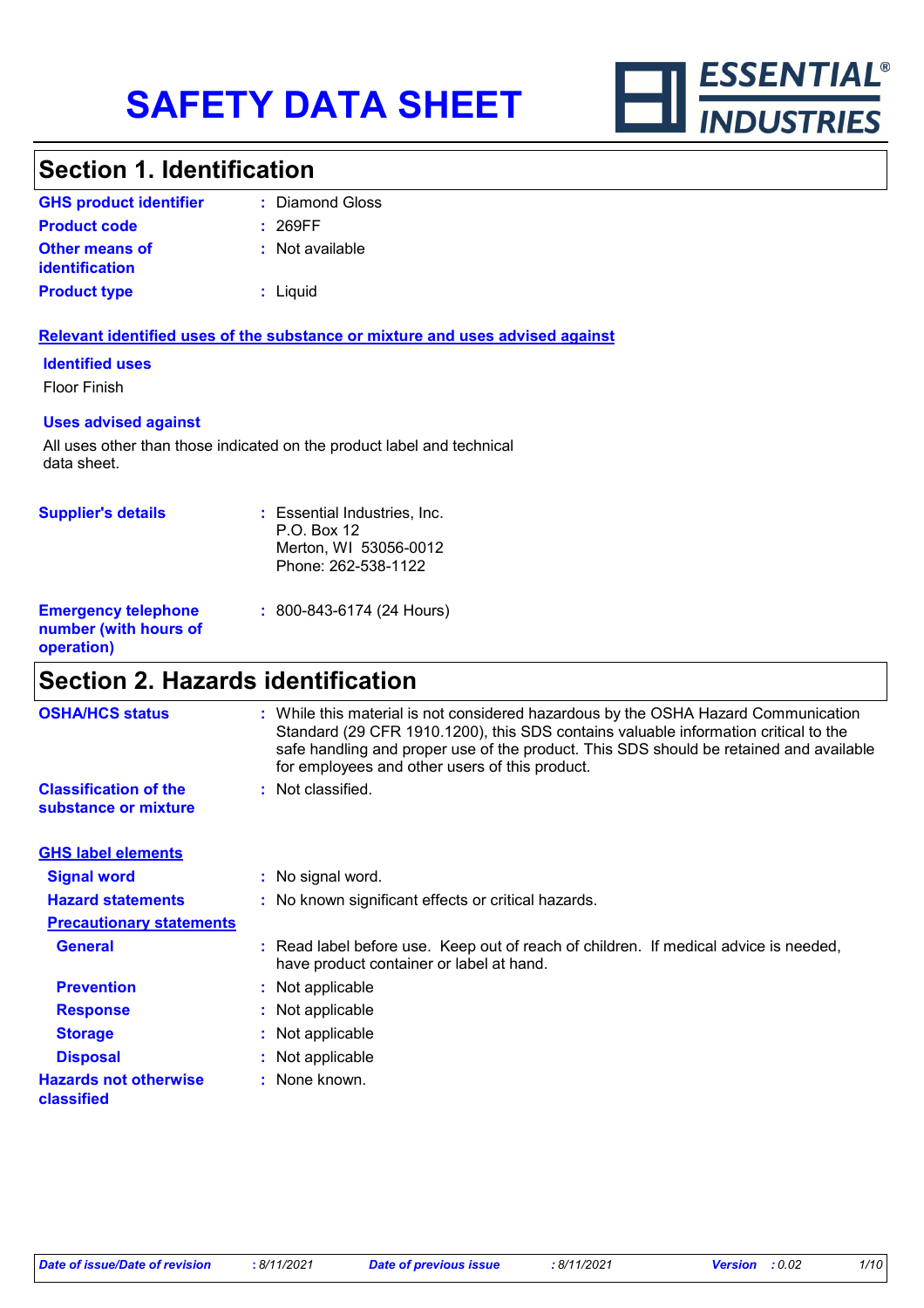### **Section 3. Composition/information on ingredients**

#### **Substance/mixture :**

Mixture

| <b>Ingredient name</b>        | $\frac{1}{2}$ | <b>CAS number</b> |
|-------------------------------|---------------|-------------------|
| 2-(2-ethoxyethoxy)ethanol     | ∙≤5           | 111-90-0          |
| tris(2-butoxyethyl) phosphate | ∣≤3           | 78-51-3           |

Any concentration shown as a range is to protect confidentiality or is due to batch variation.

**There are no additional ingredients present which, within the current knowledge of the supplier and in the concentrations applicable, are classified as hazardous to health or the environment and hence require reporting in this section.**

**Occupational exposure limits, if available, are listed in Section 8.**

### **Section 4. First aid measures**

### **Description of necessary first aid measures**

| <b>Eye contact</b>  | : Immediately flush eyes with plenty of water, occasionally lifting the upper and lower<br>eyelids. Check for and remove any contact lenses. Get medical attention if irritation<br>occurs.                                                                                                                                                            |
|---------------------|--------------------------------------------------------------------------------------------------------------------------------------------------------------------------------------------------------------------------------------------------------------------------------------------------------------------------------------------------------|
| <b>Inhalation</b>   | : Remove victim to fresh air and keep at rest in a position comfortable for breathing. Get<br>medical attention if symptoms occur.                                                                                                                                                                                                                     |
| <b>Skin contact</b> | : Flush contaminated skin with plenty of water. Remove contaminated clothing and<br>shoes. Get medical attention if symptoms occur.                                                                                                                                                                                                                    |
| <b>Ingestion</b>    | : Wash out mouth with water. Remove victim to fresh air and keep at rest in a position<br>comfortable for breathing. If material has been swallowed and the exposed person is<br>conscious, give small quantities of water to drink. Do not induce vomiting unless<br>directed to do so by medical personnel. Get medical attention if symptoms occur. |

#### **Most important symptoms/effects, acute and delayed**

| <b>Potential acute health effects</b> |                                                                                                                                |
|---------------------------------------|--------------------------------------------------------------------------------------------------------------------------------|
| Eye contact                           | : No known significant effects or critical hazards.                                                                            |
| <b>Inhalation</b>                     | : No known significant effects or critical hazards.                                                                            |
| <b>Skin contact</b>                   | : No known significant effects or critical hazards.                                                                            |
| <b>Ingestion</b>                      | : No known significant effects or critical hazards.                                                                            |
| <b>Over-exposure signs/symptoms</b>   |                                                                                                                                |
| Eye contact                           | : No specific data.                                                                                                            |
| <b>Inhalation</b>                     | : No specific data.                                                                                                            |
| <b>Skin contact</b>                   | : No specific data.                                                                                                            |
| <b>Ingestion</b>                      | : No specific data.                                                                                                            |
|                                       | <u>Indication of immediate medical attention and special treatment needed, if necessary</u>                                    |
| <b>Notes to physician</b>             | : Treat symptomatically. Contact poison treatment specialist immediately if large<br>quantities have been ingested or inhaled. |
| <b>Specific treatments</b>            | : No specific treatment.                                                                                                       |
| <b>Protection of first-aiders</b>     | : No action shall be taken involving any personal risk or without suitable training.                                           |

#### **See toxicological information (Section 11)**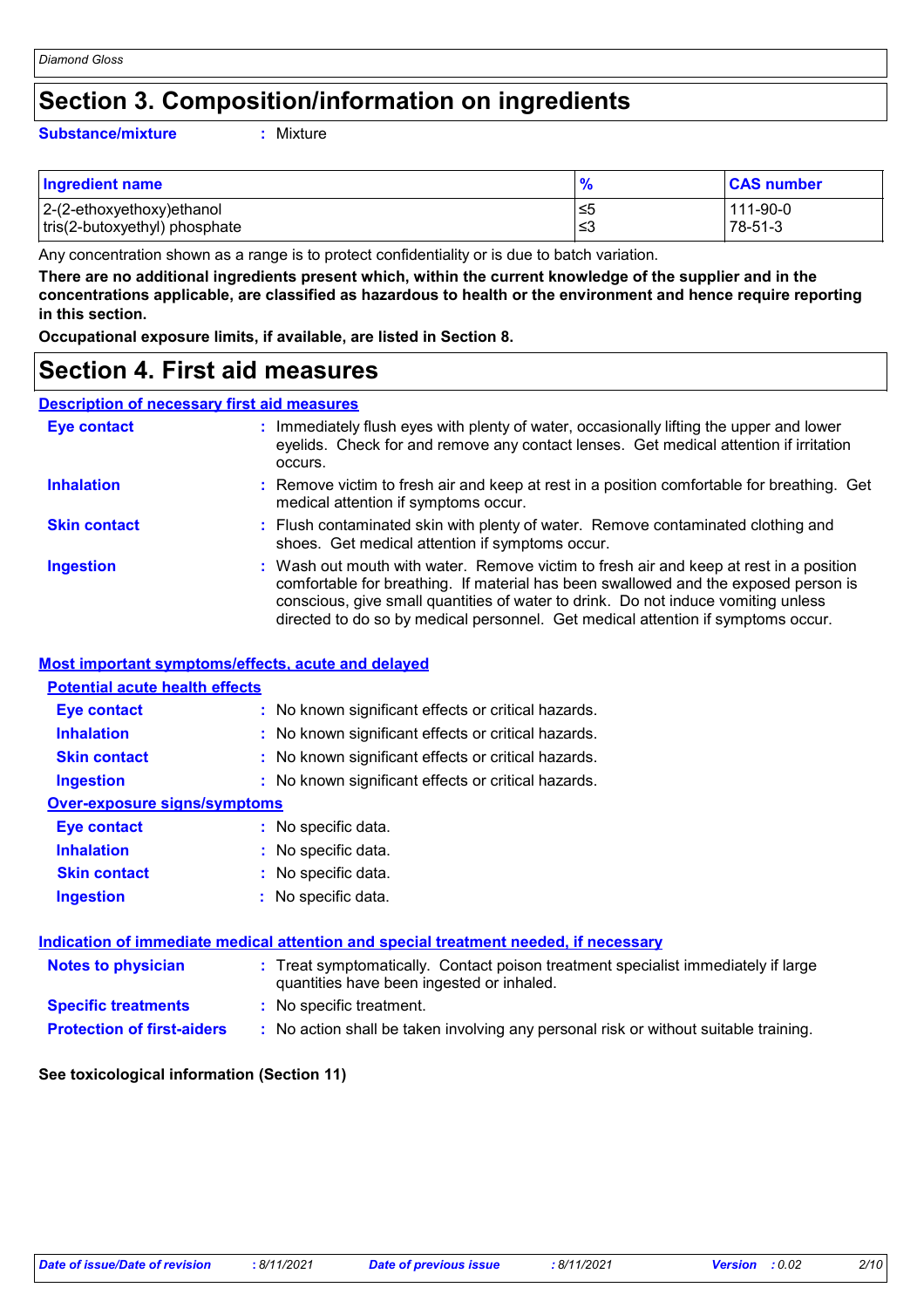# **Section 5. Fire-fighting measures**

| <b>Extinguishing media</b>                               |                                                                                                                                                                                                     |
|----------------------------------------------------------|-----------------------------------------------------------------------------------------------------------------------------------------------------------------------------------------------------|
| <b>Suitable extinguishing</b><br>media                   | : Use an extinguishing agent suitable for the surrounding fire.                                                                                                                                     |
| <b>Unsuitable extinguishing</b><br>media                 | : None known.                                                                                                                                                                                       |
| <b>Specific hazards arising</b><br>from the chemical     | : In a fire or if heated, a pressure increase will occur and the container may burst.                                                                                                               |
| <b>Hazardous thermal</b><br>decomposition products       | Decomposition products may include the following materials:<br>carbon dioxide<br>carbon monoxide<br>phosphorus oxides                                                                               |
| <b>Special protective actions</b><br>for fire-fighters   | : Promptly isolate the scene by removing all persons from the vicinity of the incident if<br>there is a fire. No action shall be taken involving any personal risk or without suitable<br>training. |
| <b>Special protective</b><br>equipment for fire-fighters | Fire-fighters should wear appropriate protective equipment and self-contained breathing<br>apparatus (SCBA) with a full face-piece operated in positive pressure mode.                              |

### **Section 6. Accidental release measures**

|                                                              | Personal precautions, protective equipment and emergency procedures                                                                                                                                                                                                                                                                                                                                                                                                                                                                                                                        |
|--------------------------------------------------------------|--------------------------------------------------------------------------------------------------------------------------------------------------------------------------------------------------------------------------------------------------------------------------------------------------------------------------------------------------------------------------------------------------------------------------------------------------------------------------------------------------------------------------------------------------------------------------------------------|
| For non-emergency<br>personnel                               | : No action shall be taken involving any personal risk or without suitable training.<br>Evacuate surrounding areas. Keep unnecessary and unprotected personnel from<br>entering. Do not touch or walk through spilled material. Put on appropriate personal<br>protective equipment.                                                                                                                                                                                                                                                                                                       |
| For emergency responders                                     | : If specialized clothing is required to deal with the spillage, take note of any information in<br>Section 8 on suitable and unsuitable materials. See also the information in "For non-<br>emergency personnel".                                                                                                                                                                                                                                                                                                                                                                         |
| <b>Environmental precautions</b>                             | : Avoid dispersal of spilled material and runoff and contact with soil, waterways, drains<br>and sewers. Inform the relevant authorities if the product has caused environmental<br>pollution (sewers, waterways, soil or air).                                                                                                                                                                                                                                                                                                                                                            |
| <b>Methods and materials for containment and cleaning up</b> |                                                                                                                                                                                                                                                                                                                                                                                                                                                                                                                                                                                            |
| <b>Small spill</b>                                           | : Stop leak if without risk. Move containers from spill area. Dilute with water and mop up<br>if water-soluble. Alternatively, or if water-insoluble, absorb with an inert dry material and<br>place in an appropriate waste disposal container. Dispose of via a licensed waste<br>disposal contractor.                                                                                                                                                                                                                                                                                   |
| <b>Large spill</b>                                           | : Stop leak if without risk. Move containers from spill area. Prevent entry into sewers,<br>water courses, basements or confined areas. Wash spillages into an effluent treatment<br>plant or proceed as follows. Contain and collect spillage with non-combustible,<br>absorbent material e.g. sand, earth, vermiculite or diatomaceous earth and place in<br>container for disposal according to local regulations (see Section 13). Dispose of via a<br>licensed waste disposal contractor. Note: see Section 1 for emergency contact<br>information and Section 13 for waste disposal. |

# **Section 7. Handling and storage**

### **Precautions for safe handling**

| <b>Protective measures</b>                       | : Put on appropriate personal protective equipment (see Section 8).                                                                                                                                                                                                                                                                                           |
|--------------------------------------------------|---------------------------------------------------------------------------------------------------------------------------------------------------------------------------------------------------------------------------------------------------------------------------------------------------------------------------------------------------------------|
| <b>Advice on general</b><br>occupational hygiene | : Eating, drinking and smoking should be prohibited in areas where this material is<br>handled, stored and processed. Workers should wash hands and face before eating,<br>drinking and smoking. Remove contaminated clothing and protective equipment before<br>entering eating areas. See also Section 8 for additional information on hygiene<br>measures. |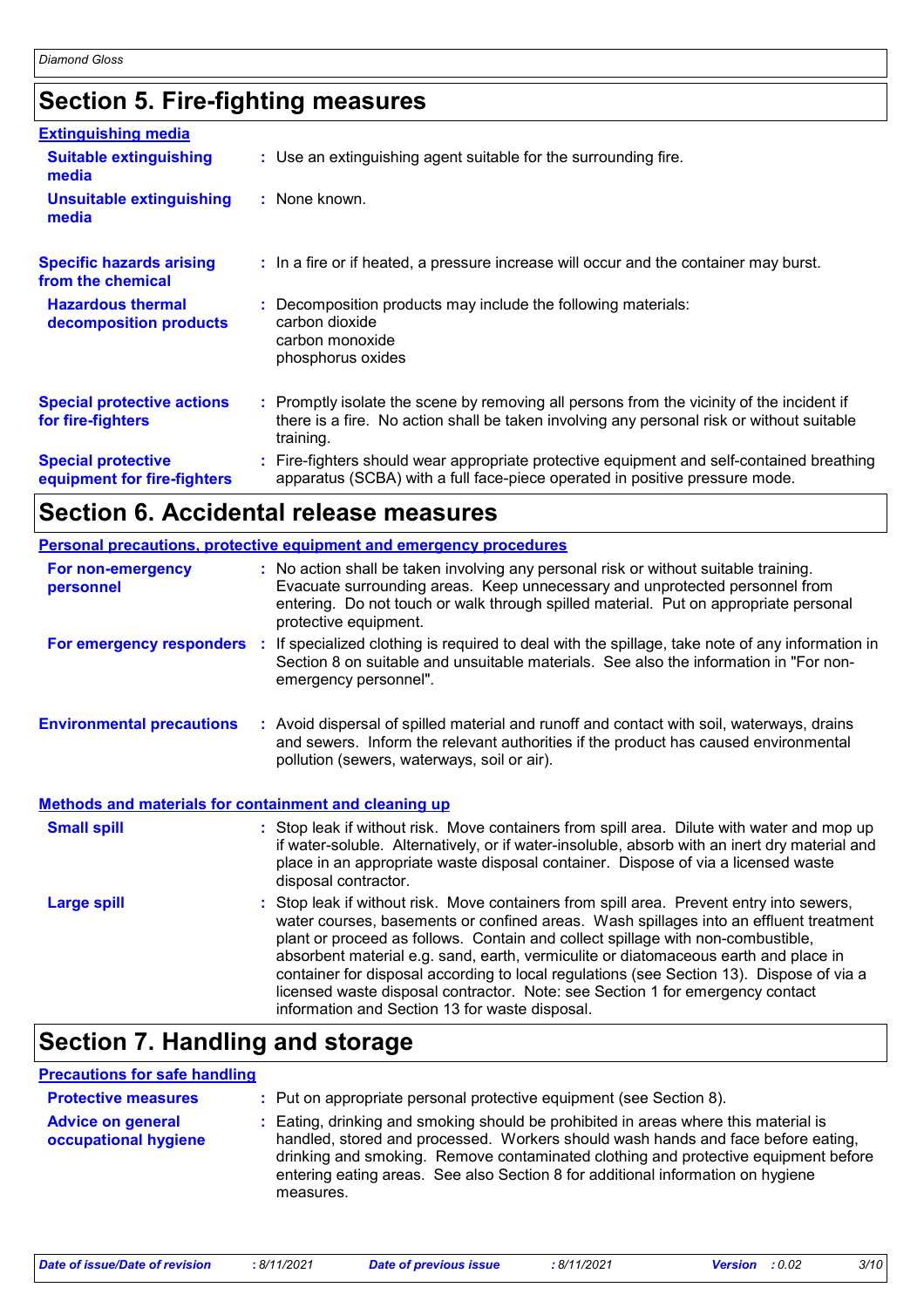## **Section 7. Handling and storage**

| <b>Conditions for safe storage,</b> | : Store in accordance with local regulations. Store in original container protected from  |
|-------------------------------------|-------------------------------------------------------------------------------------------|
| including any                       | direct sunlight in a dry, cool and well-ventilated area, away from incompatible materials |
| <b>incompatibilities</b>            | and food and drink. Keep container tightly closed and sealed until ready for use.         |
|                                     | Containers that have been opened must be carefully resealed and kept upright to           |
|                                     | prevent leakage. Do not store in unlabeled containers. Use appropriate containment to     |
|                                     | avoid environmental contamination. See Section 10 for incompatible materials before       |
|                                     | handling or use.                                                                          |

### **Section 8. Exposure controls/personal protection**

#### **Control parameters**

#### **Occupational exposure limits**

| Ingredient name               | <b>Exposure limits</b>                                            |
|-------------------------------|-------------------------------------------------------------------|
| $ 2-(2-ethoxyethoxy)ethanol$  | <b>AIHA WEEL (United States, 7/2020).</b><br>TWA: 25 ppm 8 hours. |
| tris(2-butoxyethyl) phosphate | INone.                                                            |

| <b>Appropriate engineering</b><br><b>controls</b> | : Good general ventilation should be sufficient to control worker exposure to airborne<br>contaminants.                                                                                                                                                                                                                                                                                           |
|---------------------------------------------------|---------------------------------------------------------------------------------------------------------------------------------------------------------------------------------------------------------------------------------------------------------------------------------------------------------------------------------------------------------------------------------------------------|
| <b>Environmental exposure</b><br>controls         | Emissions from ventilation or work process equipment should be checked to ensure<br>they comply with the requirements of environmental protection legislation. In some<br>cases, fume scrubbers, filters or engineering modifications to the process equipment<br>will be necessary to reduce emissions to acceptable levels.                                                                     |
| <b>Individual protection measures</b>             |                                                                                                                                                                                                                                                                                                                                                                                                   |
| <b>Hygiene measures</b>                           | : Wash hands, forearms and face thoroughly after handling chemical products, before<br>eating, smoking and using the lavatory and at the end of the working period.<br>Appropriate techniques should be used to remove potentially contaminated clothing.<br>Wash contaminated clothing before reusing. Ensure that eyewash stations and safety<br>showers are close to the workstation location. |
| <b>Eye/face protection</b>                        | Safety eyewear complying with an approved standard should be used when a risk<br>assessment indicates this is necessary to avoid exposure to liquid splashes, mists,<br>gases or dusts. If contact is possible, the following protection should be worn, unless<br>the assessment indicates a higher degree of protection: safety glasses with side-<br>shields.                                  |
| <b>Skin protection</b>                            |                                                                                                                                                                                                                                                                                                                                                                                                   |
| <b>Hand protection</b>                            | : Chemical-resistant, impervious gloves complying with an approved standard should be<br>worn at all times when handling chemical products if a risk assessment indicates this is<br>necessary.                                                                                                                                                                                                   |
| <b>Body protection</b>                            | Personal protective equipment for the body should be selected based on the task being<br>performed and the risks involved and should be approved by a specialist before<br>handling this product.                                                                                                                                                                                                 |
| <b>Other skin protection</b>                      | Appropriate footwear and any additional skin protection measures should be selected<br>based on the task being performed and the risks involved and should be approved by a<br>specialist before handling this product.                                                                                                                                                                           |
| <b>Respiratory protection</b>                     | Based on the hazard and potential for exposure, select a respirator that meets the<br>appropriate standard or certification. Respirators must be used according to a<br>respiratory protection program to ensure proper fitting, training, and other important<br>aspects of use.                                                                                                                 |

# **Section 9. Physical and chemical properties**

| : Liquid        |
|-----------------|
| : Milky White   |
| : Bland         |
| : Not available |
|                 |

*Date of issue/Date of revision* **:** *8/11/2021 Date of previous issue : 8/11/2021 Version : 0.02 4/10*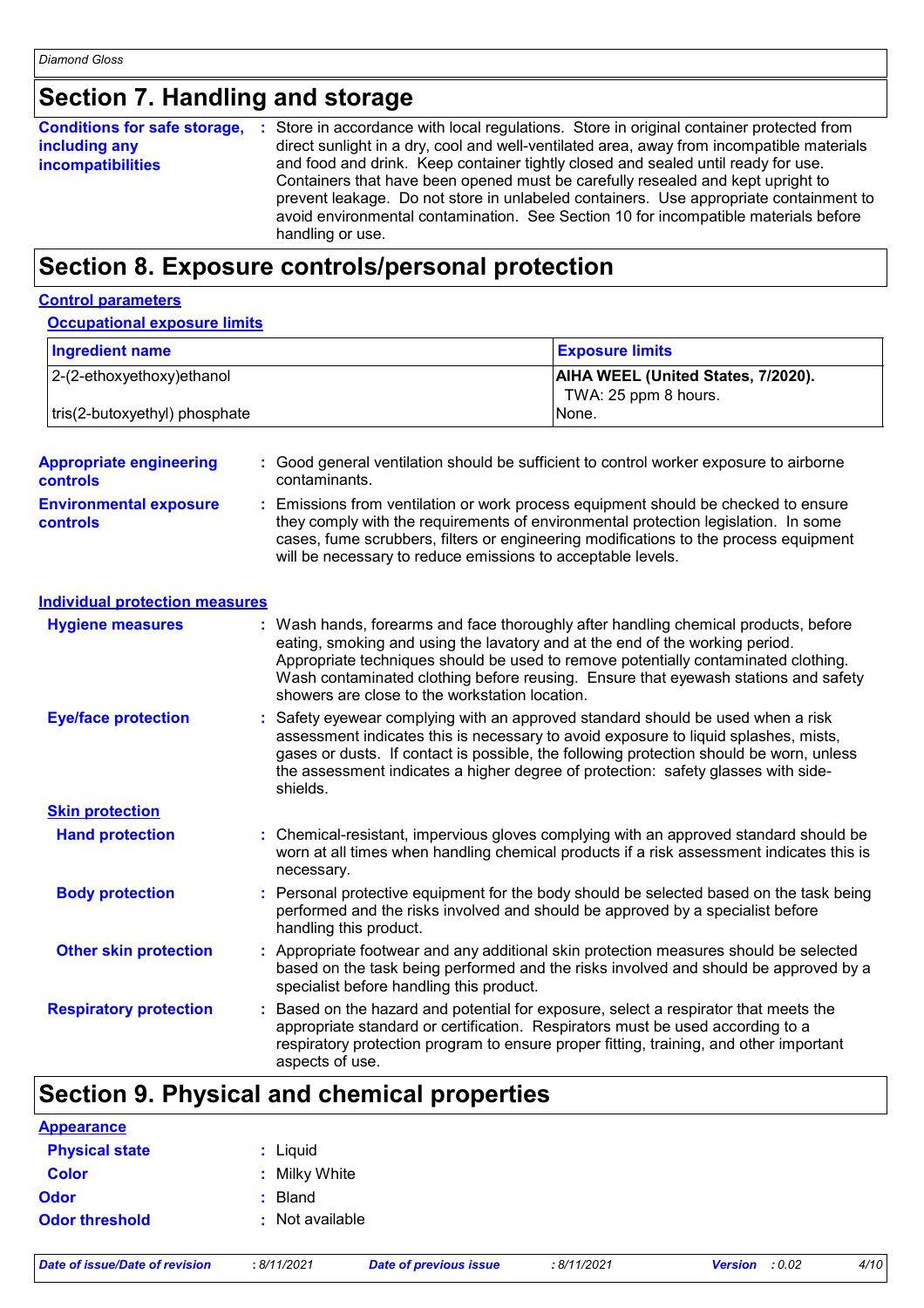### **Section 9. Physical and chemical properties**

| рH                                                |    | : 7 to 8                              |
|---------------------------------------------------|----|---------------------------------------|
| <b>Melting point</b>                              |    | : $0^{\circ}$ C (32 $^{\circ}$ F)     |
| <b>Boiling point</b>                              | t. | 100°C (212°F)                         |
| <b>Flash point</b>                                |    | Closed cup: >93.334°C (>200°F)        |
| <b>Evaporation rate</b>                           |    | Not available                         |
| <b>Flammability (solid, gas)</b>                  |    | Not available                         |
| Lower and upper explosive<br>(flammable) limits   |    | : Not available                       |
| <b>Vapor pressure</b>                             |    | <4 kPa (<30 mm Hg) [room temperature] |
| <b>Vapor density</b>                              |    | $<$ 1 [Air = 1]                       |
| <b>Relative density</b>                           |    | $1.03$ g/cm <sup>3</sup>              |
| <b>Solubility</b>                                 |    | Not available                         |
| <b>Partition coefficient: n-</b><br>octanol/water |    | : Not available                       |
| <b>Auto-ignition temperature</b>                  |    | : Not available                       |
| <b>Decomposition temperature</b>                  |    | $:$ Not available                     |
| <b>Viscosity</b>                                  |    | Not available                         |
| <b>VOC content</b>                                |    | 1%                                    |

# **Section 10. Stability and reactivity**

| <b>Reactivity</b>                            | : No specific test data related to reactivity available for this product or its ingredients.              |
|----------------------------------------------|-----------------------------------------------------------------------------------------------------------|
| <b>Chemical stability</b>                    | : The product is stable.                                                                                  |
| <b>Possibility of hazardous</b><br>reactions | : Under normal conditions of storage and use, hazardous reactions will not occur.                         |
| <b>Conditions to avoid</b>                   | : No specific data.                                                                                       |
| <b>Incompatible materials</b>                | : No specific data.                                                                                       |
| <b>Hazardous decomposition</b><br>products   | : Under normal conditions of storage and use, hazardous decomposition products should<br>not be produced. |

# **Section 11. Toxicological information**

### **Information on toxicological effects**

| <b>Acute toxicity</b>                                         |                                |                |                      |                 |  |
|---------------------------------------------------------------|--------------------------------|----------------|----------------------|-----------------|--|
| <b>Product/ingredient name</b>                                | <b>Result</b>                  | <b>Species</b> | <b>Dose</b>          | <b>Exposure</b> |  |
| $ 2-(2-ethoxyethoxy)ethanol$<br>tris(2-butoxyethyl) phosphate | LD50 Oral<br><b>ILD50 Oral</b> | Rat<br>Rat     | 7500 mg/kg<br>3 g/kg |                 |  |

### **Irritation/Corrosion**

| <b>Product/ingredient name</b> | <b>Result</b>            | <b>Species</b> | <b>Score</b> | <b>Exposure</b>     | <b>Observation</b> |
|--------------------------------|--------------------------|----------------|--------------|---------------------|--------------------|
| 2-(2-ethoxyethoxy)ethanol      | Eyes - Mild irritant     | Rabbit         |              | $125 \text{ mg}$    |                    |
|                                | Eyes - Moderate irritant | Rabbit         |              | 500 mg              |                    |
|                                | Skin - Mild irritant     | Rabbit         |              | <b>24 hours 500</b> |                    |
|                                |                          |                |              | l mg                |                    |
| tris(2-butoxyethyl) phosphate  | Eyes - Mild irritant     | Rabbit         |              | 24 hours 500        |                    |
|                                |                          |                |              | mg                  |                    |
|                                | Skin - Mild irritant     | Rabbit         |              | 24 hours 500        |                    |
|                                |                          |                |              | mg                  |                    |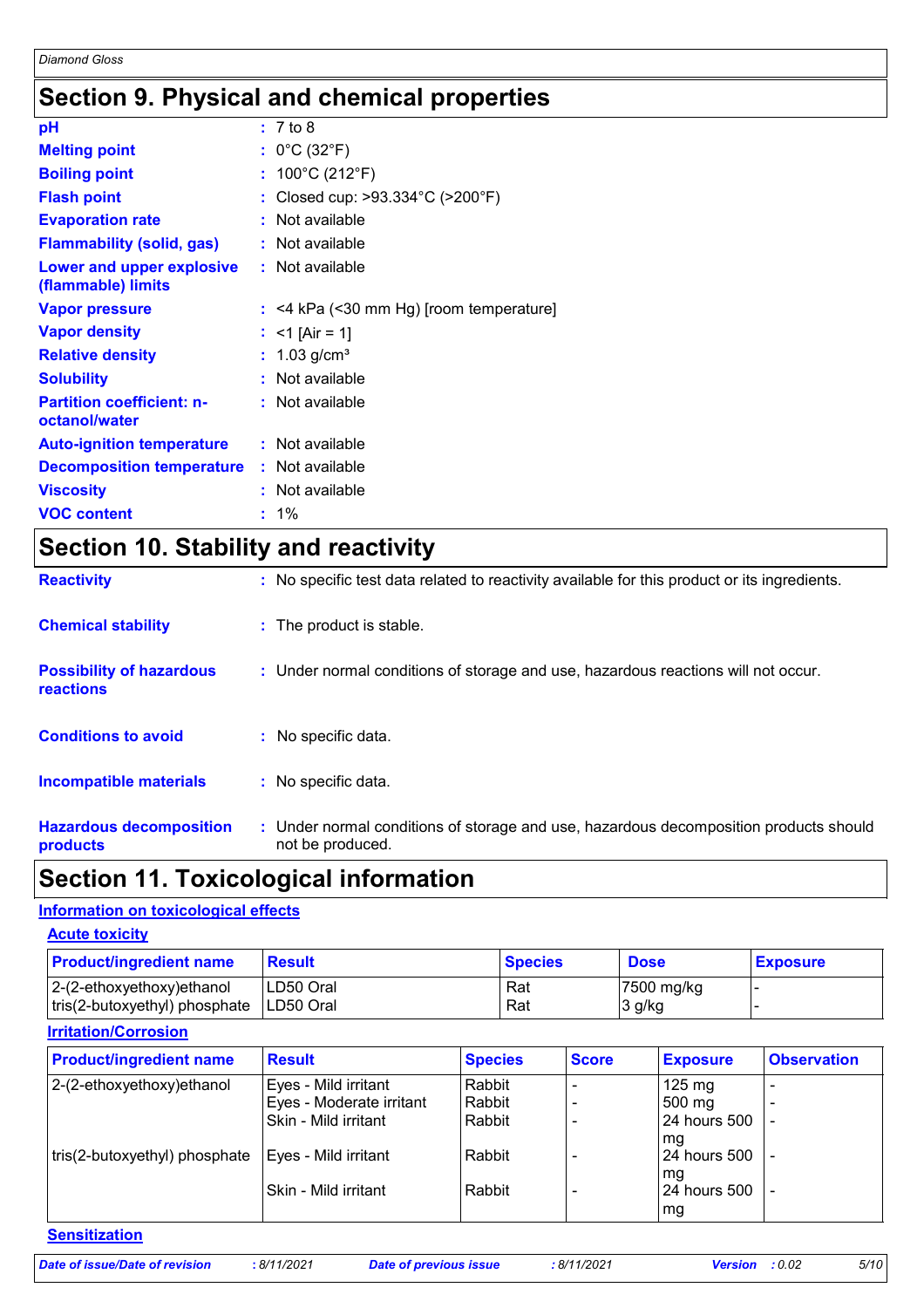### **Section 11. Toxicological information**

Not available

**Mutagenicity**

Not available

**Carcinogenicity**

Not available

#### **Reproductive toxicity**

Not available

#### **Teratogenicity**

Not available

### **Specific target organ toxicity (single exposure)**

Not available

#### **Specific target organ toxicity (repeated exposure)** Not available

**Aspiration hazard**

Not available

| <b>Information on the likely</b><br>routes of exposure | : Not available                                     |
|--------------------------------------------------------|-----------------------------------------------------|
| <b>Potential acute health effects</b>                  |                                                     |
| <b>Eye contact</b>                                     | : No known significant effects or critical hazards. |
| <b>Inhalation</b>                                      | : No known significant effects or critical hazards. |
| <b>Skin contact</b>                                    | : No known significant effects or critical hazards. |
| <b>Ingestion</b>                                       | : No known significant effects or critical hazards. |

#### **Symptoms related to the physical, chemical and toxicological characteristics**

| <b>Eye contact</b>  | : No specific data. |
|---------------------|---------------------|
| <b>Inhalation</b>   | : No specific data. |
| <b>Skin contact</b> | : No specific data. |
| <b>Ingestion</b>    | : No specific data. |

#### **Delayed and immediate effects and also chronic effects from short and long term exposure Short term exposure**

| <u>UNUR LUMM UADUJURU</u>                        |                                                     |  |
|--------------------------------------------------|-----------------------------------------------------|--|
| <b>Potential immediate</b><br><b>effects</b>     | : Not available                                     |  |
| <b>Potential delayed effects</b>                 | : Not available                                     |  |
| <b>Long term exposure</b>                        |                                                     |  |
| <b>Potential immediate</b><br><b>effects</b>     | : Not available                                     |  |
| <b>Potential delayed effects : Not available</b> |                                                     |  |
| <b>Potential chronic health effects</b>          |                                                     |  |
| Not available                                    |                                                     |  |
| <b>General</b>                                   | : No known significant effects or critical hazards. |  |
| <b>Carcinogenicity</b>                           | : No known significant effects or critical hazards. |  |
| <b>Mutagenicity</b>                              | : No known significant effects or critical hazards. |  |
| <b>Teratogenicity</b>                            | : No known significant effects or critical hazards. |  |
| <b>Developmental effects</b>                     | : No known significant effects or critical hazards. |  |
|                                                  |                                                     |  |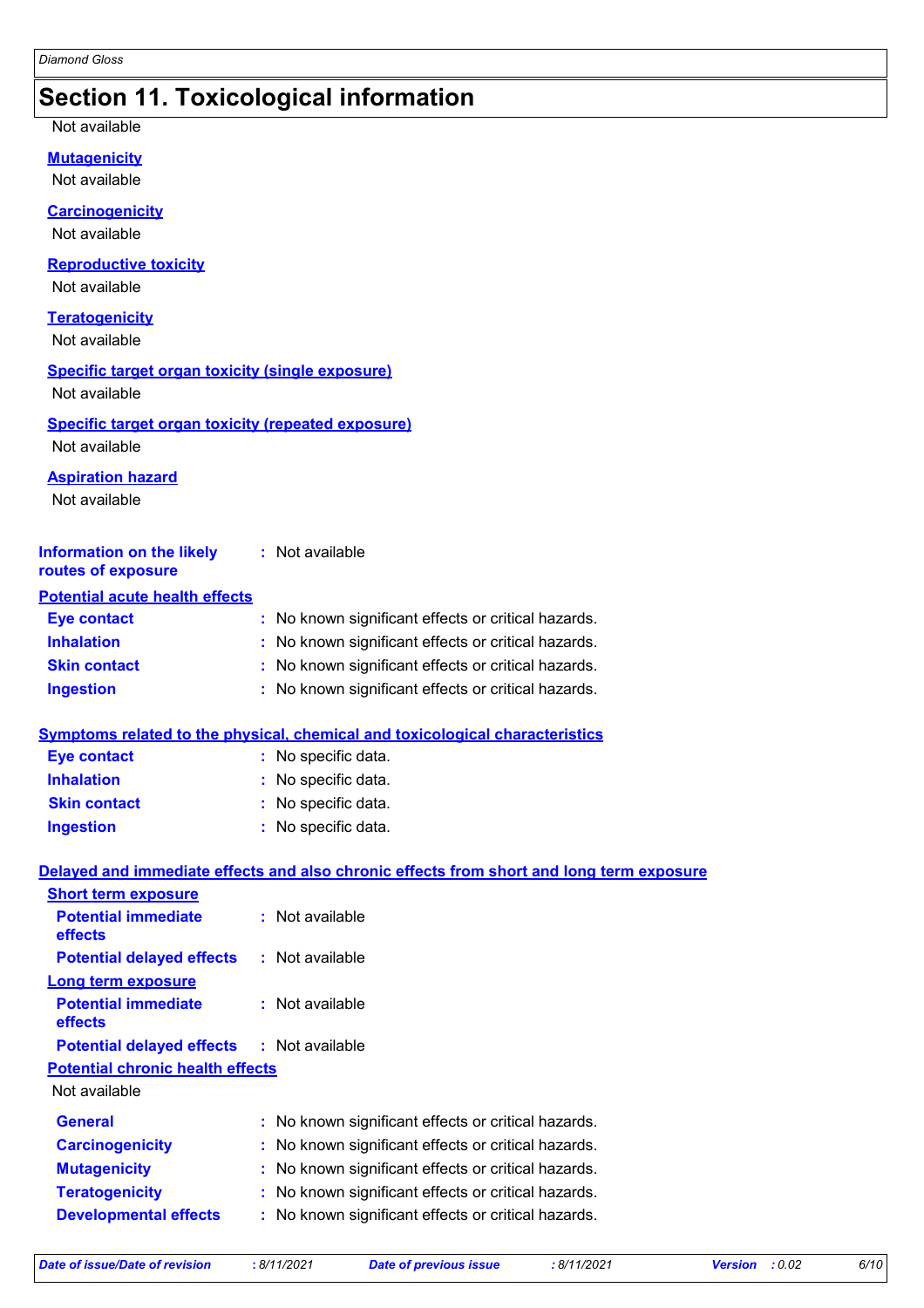# **Section 11. Toxicological information**

**Fertility effects** : No known significant effects or critical hazards.

### **Numerical measures of toxicity**

#### **Acute toxicity estimates**

| <b>Route</b> | <b>ATE value</b> |
|--------------|------------------|
| Oral         | 123166.3 mg/kg   |

## **Section 12. Ecological information**

### **Toxicity**

| <b>Product/ingredient name</b> | <b>Result</b>                                                           | <b>Species</b>                                            | <b>Exposure</b>          |
|--------------------------------|-------------------------------------------------------------------------|-----------------------------------------------------------|--------------------------|
| $ 2-(2-ethoxyethoxy)e$ thanol  | Acute LC50 3340000 µg/l Fresh water                                     | Daphnia - Daphnia magna -<br>Neonate                      | I48 hours                |
| tris(2-butoxyethyl) phosphate  | Acute LC50 6010000 µg/l Fresh water<br>Acute LC50 3.34 mg/l Fresh water | Fish - Ictalurus punctatus<br>Fish - Danio rerio - Embryo | I96 hours l<br>196 hours |

### **Persistence and degradability**

Not available

#### **Bioaccumulative potential**

| <b>Product/ingredient name</b>          | <b>LogP</b> <sub>ow</sub> | <b>BCF</b> | <b>Potential</b> |
|-----------------------------------------|---------------------------|------------|------------------|
| $ 2-(2-ethoxyethoxy)ethanol$            | $-0.54$                   |            | low              |
| $\lfloor$ tris(2-butoxyethyl) phosphate | 3.75                      | 5.8        | low              |

#### **Mobility in soil**

**Soil/water partition coefficient (KOC) :** Not available

**Other adverse effects** : No known significant effects or critical hazards.

### **Section 13. Disposal considerations**

| <b>Disposal methods</b> | : The generation of waste should be avoided or minimized wherever possible. Disposal<br>of this product, solutions and any by-products should at all times comply with the<br>requirements of environmental protection and waste disposal legislation and any<br>regional local authority requirements. Dispose of surplus and non-recyclable products<br>via a licensed waste disposal contractor. Waste should not be disposed of untreated to<br>the sewer unless fully compliant with the requirements of all authorities with jurisdiction.<br>Waste packaging should be recycled. Incineration or landfill should only be considered<br>when recycling is not feasible. This material and its container must be disposed of in a<br>safe way. Empty containers or liners may retain some product residues. Avoid<br>dispersal of spilled material and runoff and contact with soil, waterways, drains and<br>sewers. |
|-------------------------|----------------------------------------------------------------------------------------------------------------------------------------------------------------------------------------------------------------------------------------------------------------------------------------------------------------------------------------------------------------------------------------------------------------------------------------------------------------------------------------------------------------------------------------------------------------------------------------------------------------------------------------------------------------------------------------------------------------------------------------------------------------------------------------------------------------------------------------------------------------------------------------------------------------------------|
|-------------------------|----------------------------------------------------------------------------------------------------------------------------------------------------------------------------------------------------------------------------------------------------------------------------------------------------------------------------------------------------------------------------------------------------------------------------------------------------------------------------------------------------------------------------------------------------------------------------------------------------------------------------------------------------------------------------------------------------------------------------------------------------------------------------------------------------------------------------------------------------------------------------------------------------------------------------|

### **Section 14. Transport information**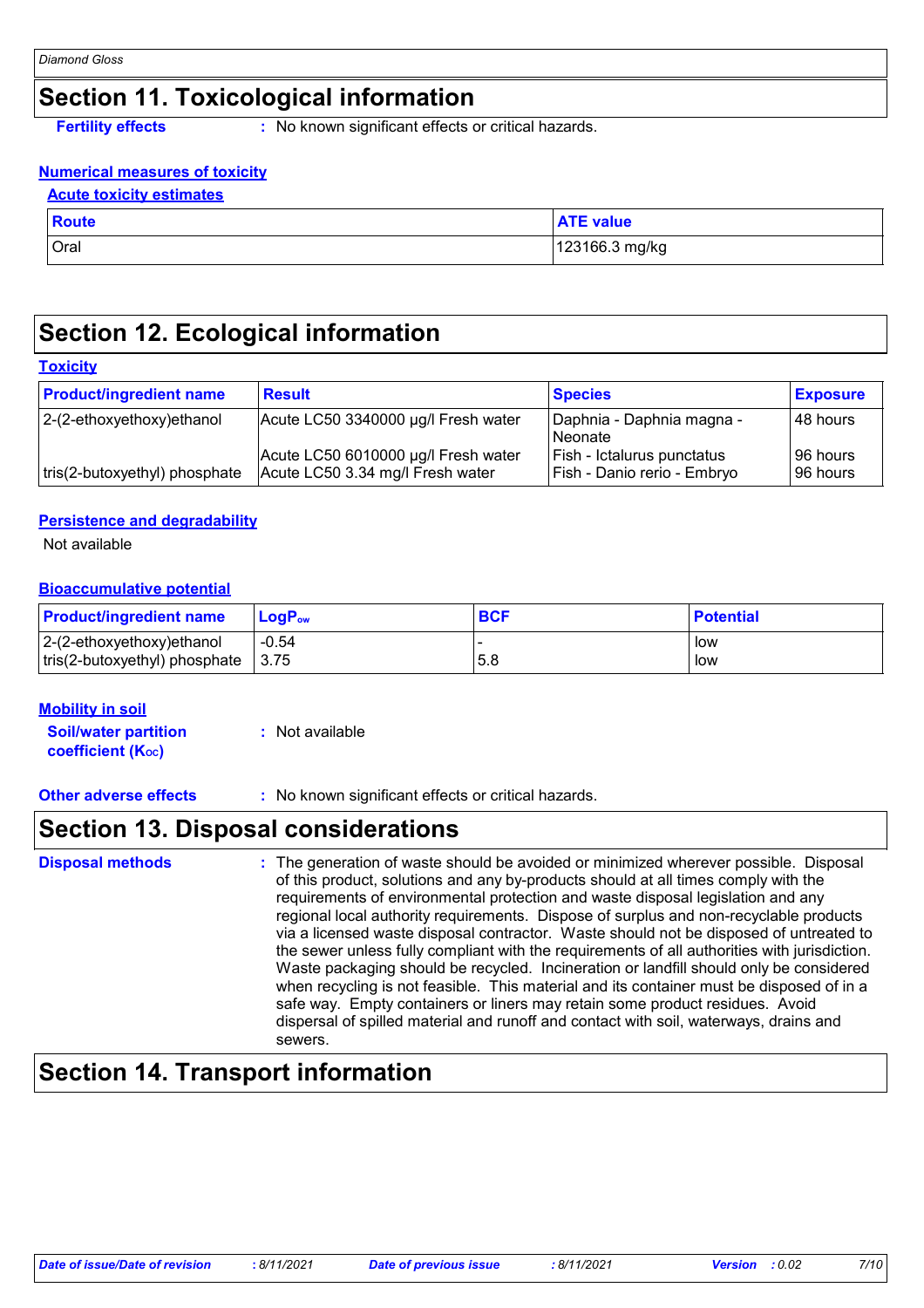### **Section 14. Transport information**

|                                      | <b>DOT Classification</b> | <b>IMDG</b>   | <b>IATA</b>   |
|--------------------------------------|---------------------------|---------------|---------------|
| <b>UN number</b>                     | Not regulated             | Not regulated | Not regulated |
| <b>UN proper</b><br>shipping name    |                           |               | ۰             |
| <b>Transport</b><br>hazard class(es) |                           | -             |               |
| <b>Packing group</b>                 | $\blacksquare$            | -             |               |
| <b>Environmental</b><br>hazards      | ∣No.                      | No.           | ∣No.          |

**Additional information**

**Special precautions for user Transport within user's premises:** always transport in closed containers that are **:** upright and secure. Ensure that persons transporting the product know what to do in the event of an accident or spillage.

**Transport in bulk according :** Not available **to IMO instruments**

# **Section 15. Regulatory information**

#### **U.S. Federal regulations**

**Clean Air Act Section 112 :** Listed **(b) Hazardous Air Pollutants (HAPs)**

### **SARA 311/312**

**Classification :** Not applicable

#### **Composition/information on ingredients**

| <b>Name</b>                                                    |      | <b>Classification</b>                                                      |
|----------------------------------------------------------------|------|----------------------------------------------------------------------------|
| $ 2-(2-ethoxyethoxy)e$ thanol<br>tris(2-butoxyethyl) phosphate | ' ≤3 | <b>EYE IRRITATION - Category 2A</b><br><b>EYE IRRITATION - Category 2B</b> |

#### **SARA 313**

|                                           | <b>Product name</b>       | <b>CAS number</b> | $\frac{9}{6}$ |
|-------------------------------------------|---------------------------|-------------------|---------------|
| <b>Form R - Reporting</b><br>requirements | 2-(2-ethoxyethoxy)ethanol | $111-90-0$        | ≤5            |

SARA 313 notifications must not be detached from the SDS and any copying and redistribution of the SDS shall include copying and redistribution of the notice attached to copies of the SDS subsequently redistributed.

#### **Inventory list**

| <b>CANADA INVENTORY</b><br>(DSL)            | : All components are listed or exempted. |
|---------------------------------------------|------------------------------------------|
| <b>United States inventory</b><br>(TSCA 8b) | : All components are listed or exempted. |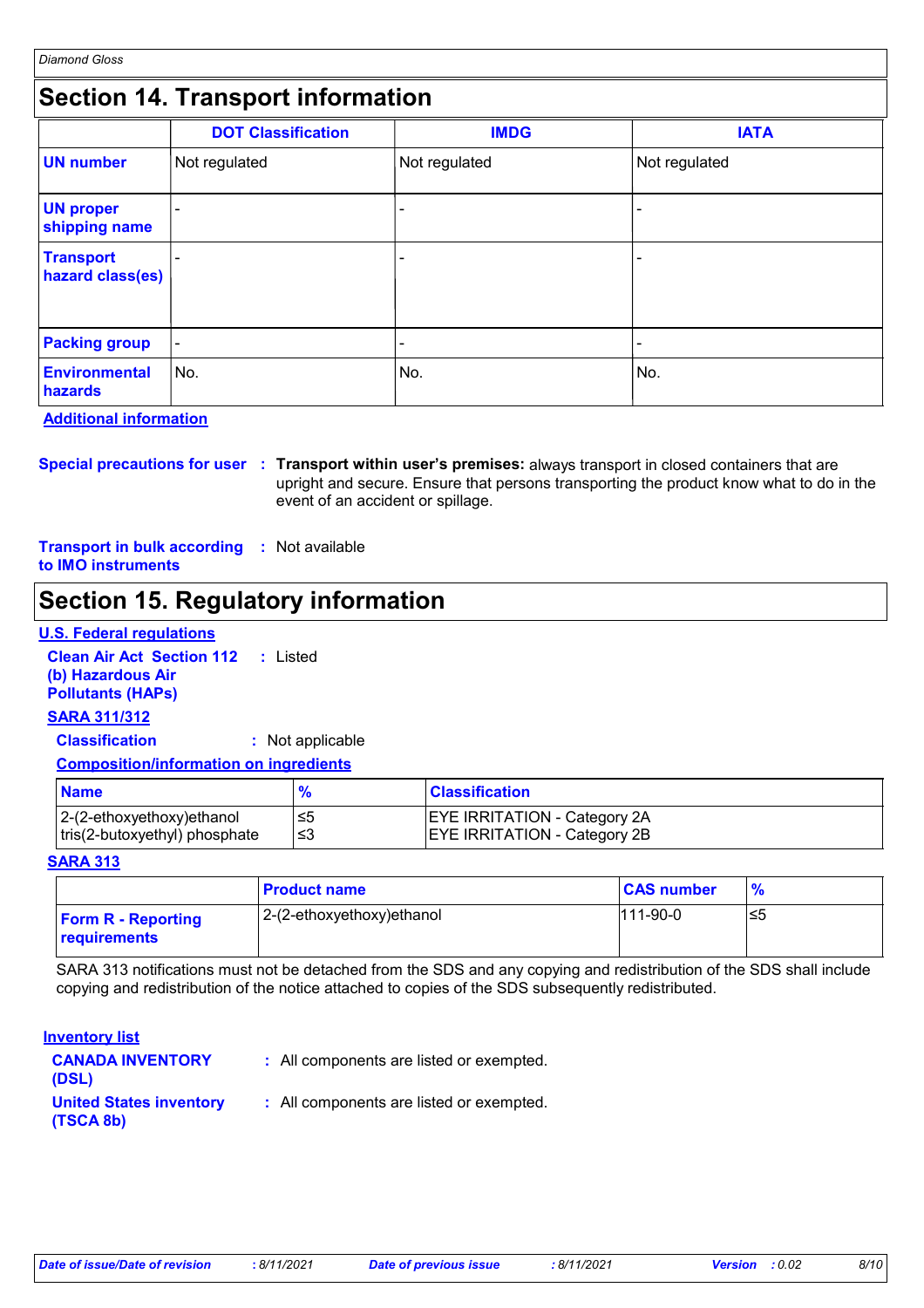# **Section 16. Other information**

### **Hazardous Material Information System (U.S.A.)**



**Caution: HMIS® ratings are based on a 0-4 rating scale, with 0 representing minimal hazards or risks, and 4 representing significant hazards or risks. Although HMIS® ratings and the associated label are not required on SDSs or products leaving a facility under 29 CFR 1910.1200, the preparer may choose to provide them. HMIS® ratings are to be used with a fully implemented HMIS® program. HMIS® is a registered trademark and service mark of the American Coatings Association, Inc.**

**The customer is responsible for determining the PPE code for this material. For more information on HMIS® Personal Protective Equipment (PPE) codes, consult the HMIS® Implementation Manual.**

### **National Fire Protection Association (U.S.A.)**



**Reprinted with permission from NFPA 704-2001, Identification of the Hazards of Materials for Emergency Response Copyright ©1997, National Fire Protection Association, Quincy, MA 02269. This reprinted material is not the complete and official position of the National Fire Protection Association, on the referenced subject which is represented only by the standard in its entirety.**

**Copyright ©2001, National Fire Protection Association, Quincy, MA 02269. This warning system is intended to be interpreted and applied only by properly trained individuals to identify fire, health and reactivity hazards of chemicals. The user is referred to certain limited number of chemicals with recommended classifications in NFPA 49 and NFPA 325, which would be used as a guideline only. Whether the chemicals are classified by NFPA or not, anyone using the 704 systems to classify chemicals does so at their own risk.**

| <b>Classification</b>             |                                                                                                                                                                                                                                                                                                                                                                                                                                                                                                                                                                          | <b>Justification</b> |  |
|-----------------------------------|--------------------------------------------------------------------------------------------------------------------------------------------------------------------------------------------------------------------------------------------------------------------------------------------------------------------------------------------------------------------------------------------------------------------------------------------------------------------------------------------------------------------------------------------------------------------------|----------------------|--|
| Not classified.                   |                                                                                                                                                                                                                                                                                                                                                                                                                                                                                                                                                                          |                      |  |
| <b>History</b>                    |                                                                                                                                                                                                                                                                                                                                                                                                                                                                                                                                                                          |                      |  |
| <b>Date of printing</b>           | : 8/11/2021                                                                                                                                                                                                                                                                                                                                                                                                                                                                                                                                                              |                      |  |
| Date of issue/Date of<br>revision | : 8/11/2021                                                                                                                                                                                                                                                                                                                                                                                                                                                                                                                                                              |                      |  |
| Date of previous issue            | : 8/11/2021                                                                                                                                                                                                                                                                                                                                                                                                                                                                                                                                                              |                      |  |
| <b>Version</b>                    | : 0.02                                                                                                                                                                                                                                                                                                                                                                                                                                                                                                                                                                   |                      |  |
| <b>Key to abbreviations</b>       | $\therefore$ ATE = Acute Toxicity Estimate<br><b>BCF</b> = Bioconcentration Factor<br>GHS = Globally Harmonized System of Classification and Labelling of Chemicals<br>IATA = International Air Transport Association<br>IBC = Intermediate Bulk Container<br><b>IMDG = International Maritime Dangerous Goods</b><br>LogPow = logarithm of the octanol/water partition coefficient<br>MARPOL = International Convention for the Prevention of Pollution From Ships, 1973<br>as modified by the Protocol of 1978. ("Marpol" = marine pollution)<br>$UN = United Nations$ |                      |  |
| <b>References</b>                 | : Not available                                                                                                                                                                                                                                                                                                                                                                                                                                                                                                                                                          |                      |  |

#### **Procedure used to derive the classification**

**Indicates information that has changed from previously issued version.**

#### **Notice to reader**